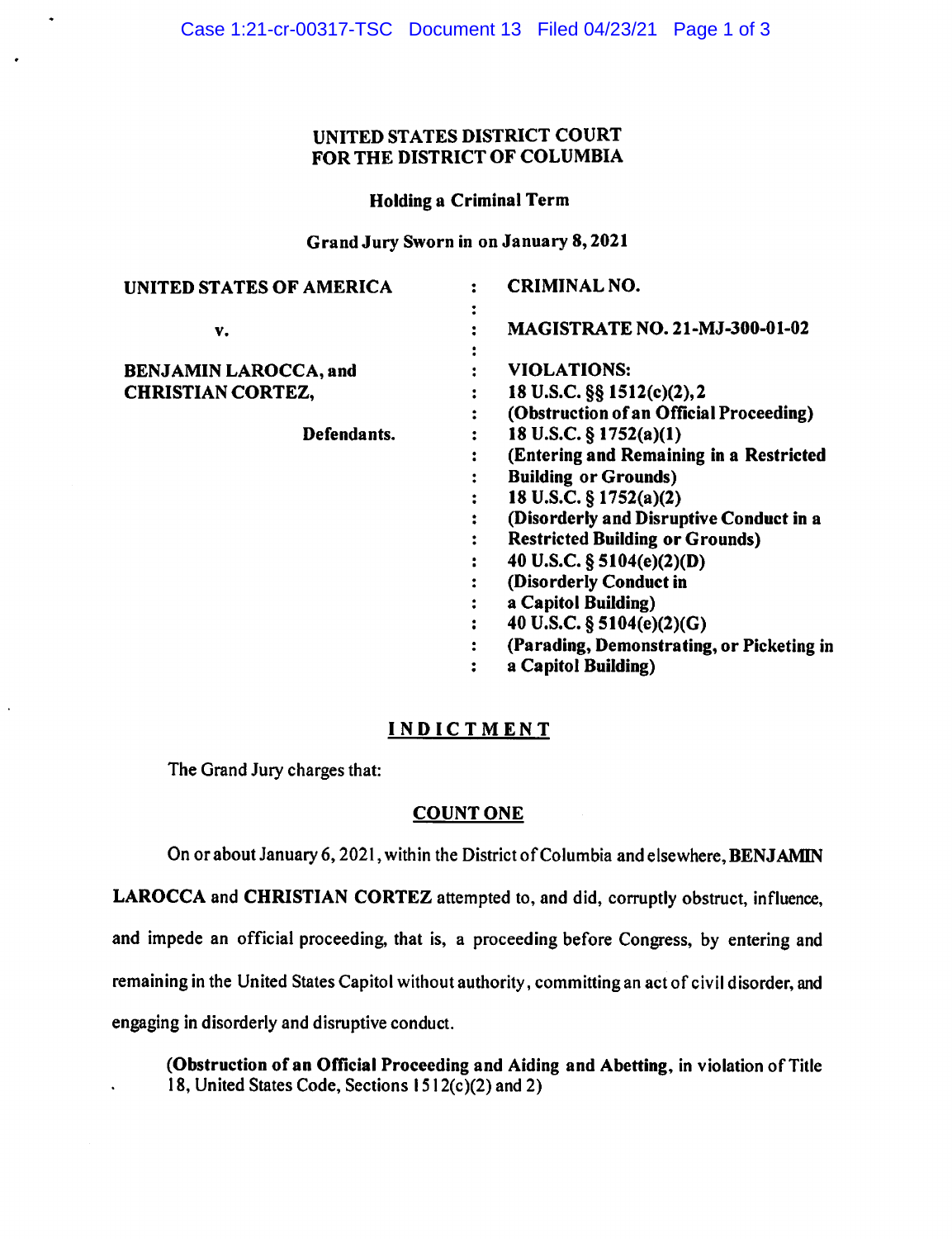#### **COUNTTWO**

On or about January 6, 2021, within the District of Columbia, **BENJAMIN LAROCCA**  and **CHRISTIAN CORTEZ** did unlawfully and knowingly enter and remain in a restricted building and grounds, that is, any posted, cordoned-off, and otherwise restricted area within the United States Capitol and its grounds, where the Vice President and Vice President-elect were temporarily visiting, without lawful authority to do so.

**(Entering and Remaining** in a **Restricted Building or Grounds,** in violation of Title 18, United States Code, Section 1752(a)(l))

#### **COUNT THREE**

On or about January 6, 2021, within the District of Columbia, **BENJAMIN LAROCCA**  and **CHRISTIAN CORTEZ** did knowingly, and with intent to impede and disrupt the orderly conduct of Government business and official functions, engage in disorderly and disruptive conduct in and within such proximity to, a restricted building and grounds, that is, any posted, cordoned-off, and otherwise restricted area within the United States Capitol and its grounds, where the Vice President and Vice President-elect were temporarily visiting, when and so that such conduct did in fact impede and disrupt the orderly conduct of Government business and official functions.

**(Disorderly and Disruptive Conduct in a Restricted Building or Grounds,** in violation of Title 18, United States Code, Section 1752(a)(2))

#### **COUNT FOUR**

On or about January 6, 2021, within the District of Columbia, **BENJAMIN LAROCCA**  and **CHRISTIAN CORTEZ** willfully and knowingly engaged in disorderly and disruptive conduct within the United States Capitol Grounds and in any of the Capitol Buildings with the intent to impede, disrupt, and disturb the orderly conduct of a session of Congress and either House